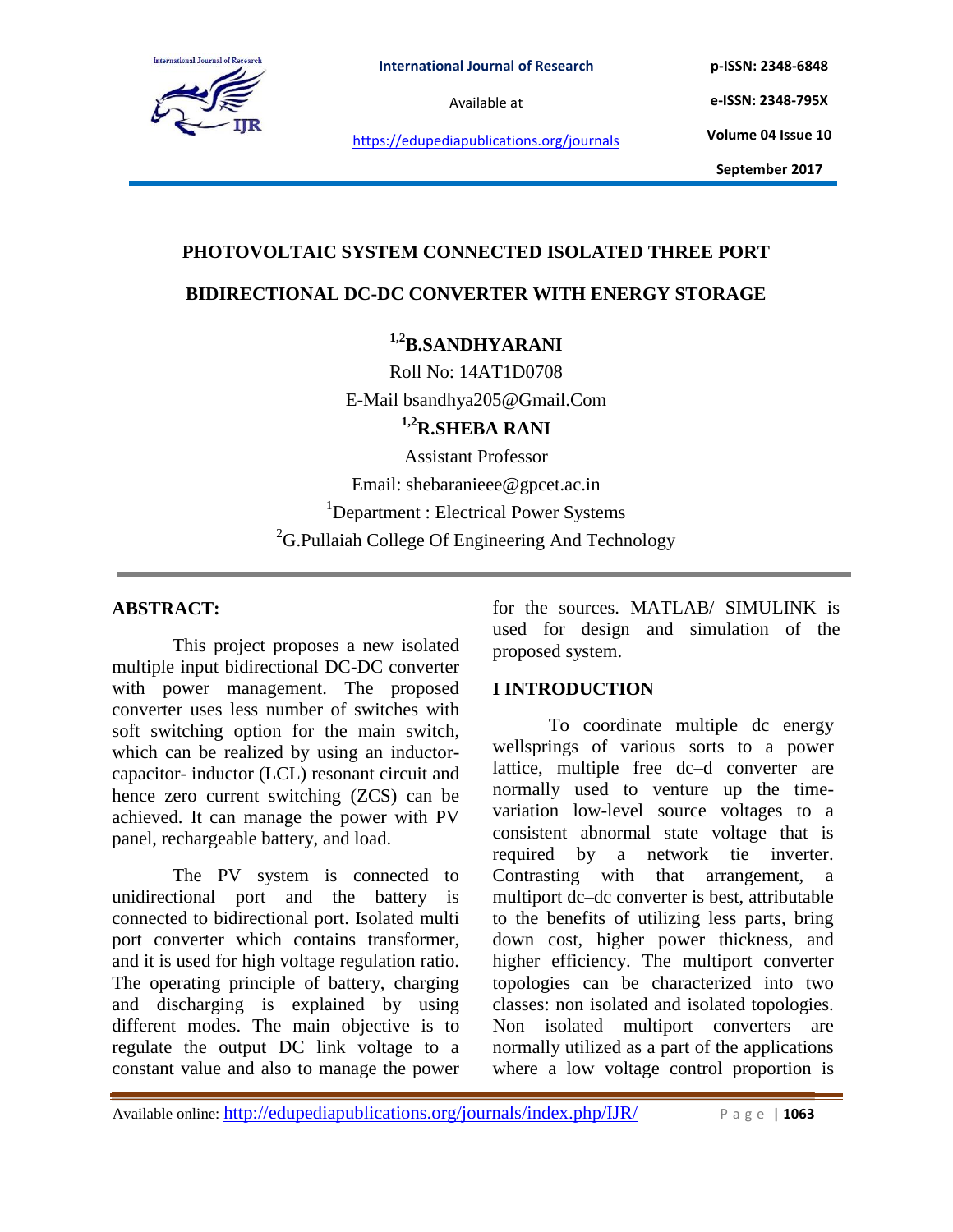

**p-ISSN: 2348-6848 e-ISSN: 2348-795X Volume 04 Issue 10**

https://edupediapublications.org/journals

**September 2017**

required. Conversely, in the applications requiring a high voltage direction proportion, isolated converters, which contain a transformer, are favored. The currently utilized isolated multiport topologies include the isolated full-connect converter, which utilizes four controllable power switches for each source; the isolated half-connect converter, which utilizes two switches for each source; and the isolated Single - switch converter, which just uses one switch for each source. In some down to earth applications, energy stockpiling, for example, batteries, is usually used to deal with the intermittence of sunlight based and wind energy sources. This requires no less than one port of the multiport converter is bidirectional. The previously mentioned topologies are for the most part unidirectional and can't fulfill such applications.

A few bidirectional topologies, for example, full-extension, and half-connect topologies, have been proposed. These two topologies use many switches with muddled drive and control circuits. As of late, a threeport topology has been proposed by adding one center branch to the conventional halfconnect converter. It utilizes less controllable power switches than the half-connect topology and can accomplish zero-voltage switching for all principle switches. In any case, the voltage of the essential source ought to be kept up at a high incentive to charge the battery, and the battery is both accused and released of in a switching period. Such a high-frequency charge/release negatively affects the battery lifetime.

This paper proposes another isolated threeport bidirectional dc–dc converter. It contains an inductor–capacitor–inductor (LCL) – thunderous circuit to accomplish zero-current switching (ZCS) for the principle switch. Contrasted and the converter in utilizing five controllable switches, the proposed converter just utilize three switches; also, when utilizing the same sustainable power source to charge a battery, the ostensible voltage of the battery associated with the proposed converter can be higher than that associated with the converter in. The proposed converter is connected for concurrent power administration of a photovoltaic (PV) system with a battery in this paper. The PV system and the battery are associated with the unidirectional port and the bidirectional port of the converter, individually. A greatest power point tracking (MPPT) calculation is intended for the PV board to create the most extreme power when sun based radiation is accessible. A charge and release controller is intended to control the battery to either ingest the surplus power created by the PV board or supply the lacking power required by the load. Reenactment and trial comes about are given to approve the proposed converter.

# **II PHOTOVOLTAIC SYSTEMS**

Energy is the ability to do work. A lot of energy is expected to maintain modern development and agriculture generation.

# **CLASSIFICATION OF ENERGY**

It is broadly classified into

1. **Conventional energy:** It is by and by for long length of time and entrenched innovation is accessible to tap and utilize them. e.g. Coal, oil, flammable gas, hydro power, atomic power and so on.

Available online: http://edupediapublications.org/journals/index.php/IJR/ P a g e | **1064**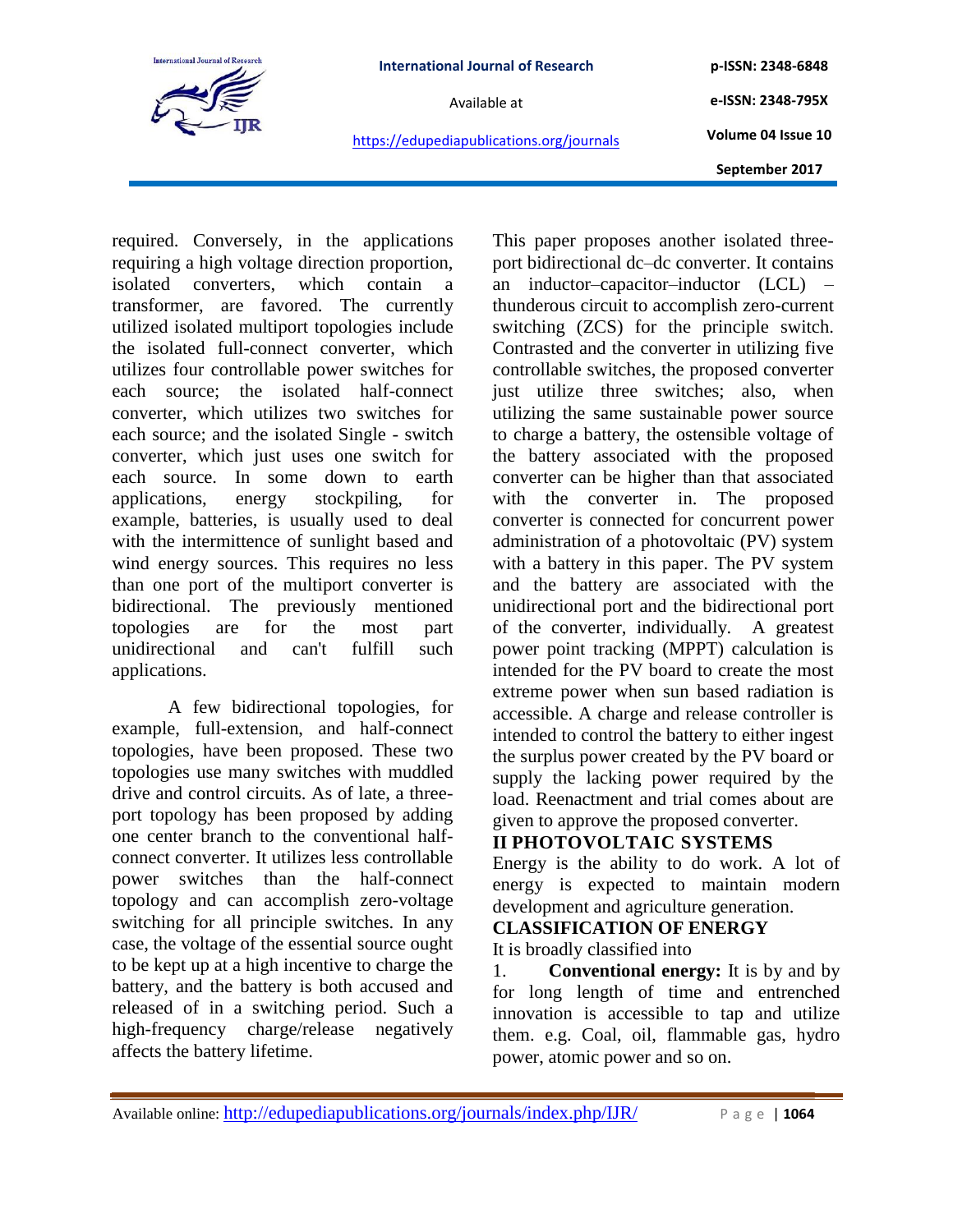

**International Journal of Research**

Available at

**p-ISSN: 2348-6848**

**e-ISSN: 2348-795X Volume 04 Issue 10**

https://edupediapublications.org/journals

**September 2017**

2. **Non-conventional energy:** source can be utilized with advantage for power era and in addition different applications in a substantial number of areas and circumstances. These energy sources can't be effectively put away and utilized advantageously. e.g. Sun powered, wind, tidal and geothermal and so forth.Based upon nature, energy sources are classified as

**3.Renewable energy** sources are limitless and are recharged by nature itself. Sunlight based, wind, tidal, hydro and biomass are couple of illustrations.

**4. Non-renewable energy :** sources are expendable inside a clear time frame depending upon its use. Non-enewable energy sources (coal, oil, gas) and atomic fills are few examples.

# **III. SOLAR ENERGY**

The surface of the earth gets around 1014 kW from sun as sun powered energy which is roughly five requests of extent more prominent than that currently being expended from all assets. It is apparent that sun will keep going for a long time. There are two clear obstructions to saddling sun oriented energy. Right off the bat it is not always accessible on earth.

In this way some type of capacity is expected to support sun oriented energy during that time and amid blustery season. Also the sun oriented energy is diffused. In spite of the fact that the aggregate sum of energy is colossal, the gathering and preservation of sunlight based energy into valuable structures must be completed over an expansive zone which involves extensive capital speculations.

# **IV. TOPOLOGY AND OPERATING PRINCIPLE OF THE PROPOSED CONVERTER**

A. Topology of the Proposed Converter

The circuit diagram of the proposed converter is shown in Fig. 1, which consists of a low-voltage-side (LVS) circuit and a highvoltage-side (HVS) circuit connected by a high-frequency transformer. The LVS consists of two ports, an energy storage capacitor Cs, the primary winding of the transformer, and an LCL-resonant circuit consisting of two inductors Lr and Lp and a capacitor Cr, where Lp includes the added inductance Lp1 and the leakage inductance of the transformer Lp. The HVS consists of the secondary winding of the transformer and a full-bridge rectifier implemented with the diodes Ds1 to Ds4. The transformer's turn ratio is defined as:  $n = Np/Ns$ , where Np and Ns represent the numbers of turns of the primary and secondary windings, respectively. Among the switches, S1 is called the main switch because it not only controls the power generated by the source connected to Port 1 (P1) but also changes the direction of the current flowing through the transformer. In this paper, the two ports on the LVS are connected to a PV panel and a battery. To simplify the analysis, the proposed converter is analyzed by two separate converters: one is a single-switch LCLresonant converter, and the other is the Battery-related buck and boost converter consisting of L2, S2, and S3.

Available online: http://edupediapublications.org/journals/index.php/IJR/ P a g e | **1065**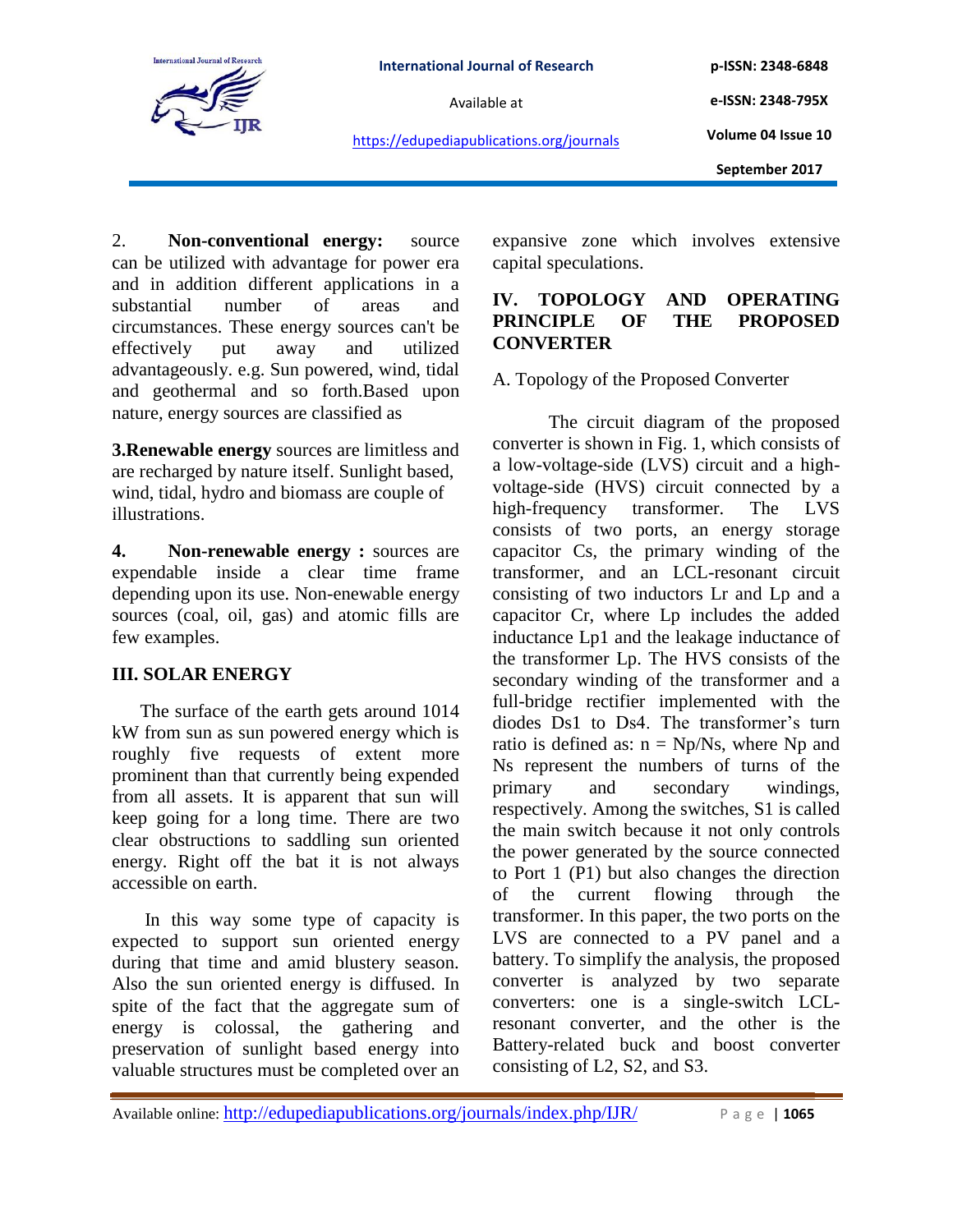

**p-ISSN: 2348-6848 e-ISSN: 2348-795X**

https://edupediapublications.org/journals

**Volume 04 Issue 10**

**September 2017**

# **V. POWERMANAGEMENT OF THE PROPOSED CONTROLLER**

According to the availability of the solar power, there are three working scenarios of the converter.

A) Scenario1 ( $p_1$ >pout): The available solar power is more than the load deman. The PV converter works in the MPPT mode; the battery is charged so that the dc-link voltage is controlled at a constant value.

B) Scenario2  $(0 < p_1 < p_{out})$ : There is solar radiation, but the solar power is not sufficient to supply the load. The PV panel is controlled in the MPPT mode by the MPPT algorithm described later. On the other hand, the deficient power is supplied by the battery, which is discharged by the boost converter, so that the dc-link voltage can be maintained at a constant value.

C) Scenario3 ( $p_1=0$ ): There is no solar power available and, thus, the battery is discharged to supply the load, as shown in. The active switches are  $S_1$  and  $S_3$ .

Proper controllers are designed to manage the power of the system in different scenarios. Fig. 1 shows the overall system with controllers, which include a MPPT controller for the PV panel and charge and discharge controllers for the batter

# **II. BLOCK DIAGRAM OF THE PROPOSED SYSTEM WITH CONTROLLERS**



**Fig.1 Block Diagram of the System With Controllers**

Available online: http://edupediapublications.org/journals/index.php/IJR/ P a g e | **1066**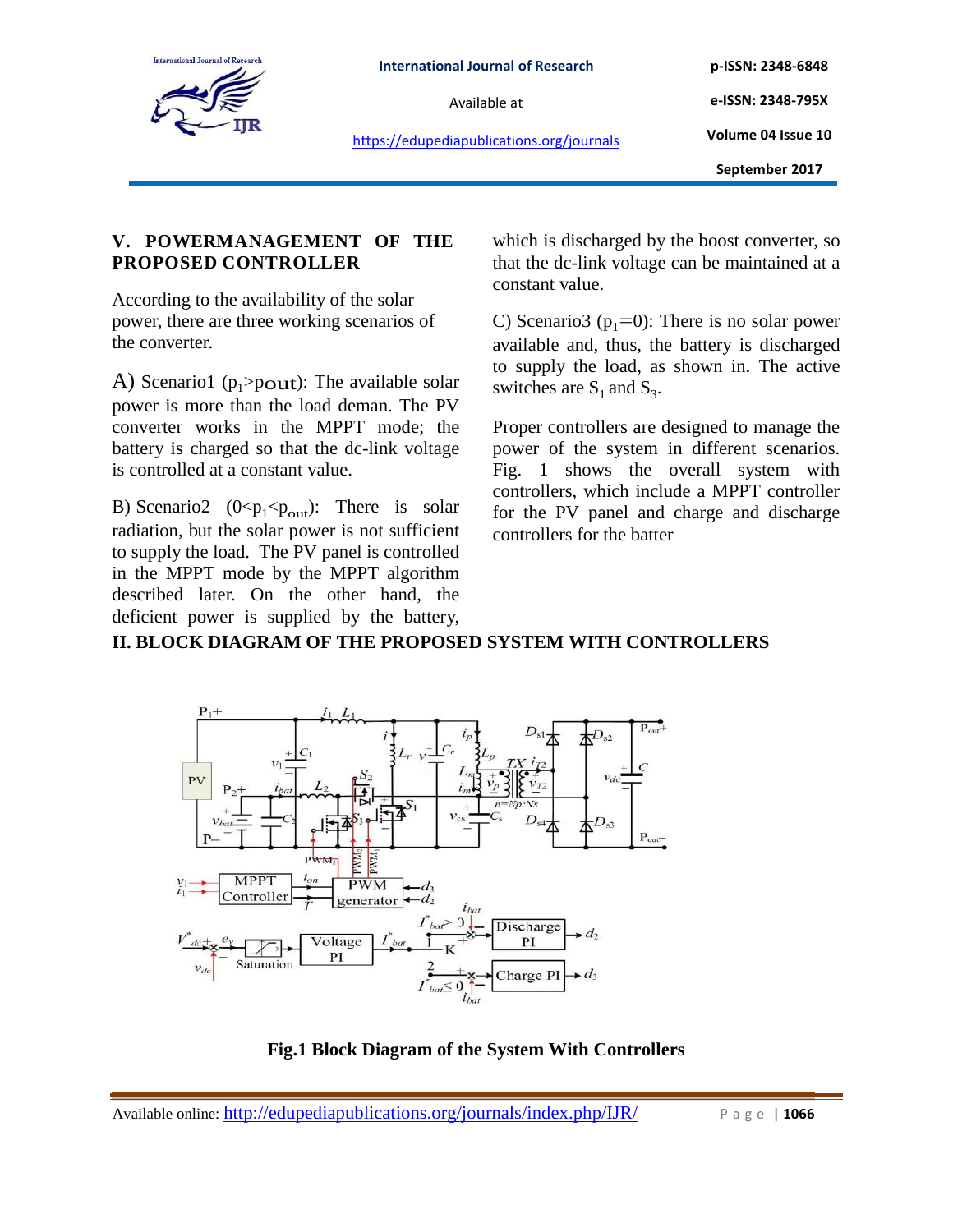

#### **MPPT Controller for PV Panel**

The proposed converter is applied for MPPT control of a PV panel using the perturbation and observation (P&O) MPPT algorithm to maximize the PV panel's output efficiency. Fig.2 shows the flowchart of the MPPT algorithm. A ratio  $r_c$  is defined to specify the relative power change (RPC) of the PV panel between two consecutive sampling

 $r_c = \frac{|P_1(k) - P_1(k-1)|}{P_1(k-1)}$ 

steps. Where,



**Fig. 2 Flowchart of MPPT Algorithm**

## **II SIMULATION RESULTS AND DISCUSSIONS**

## **(a) WITHOUT CONTROLLER**



**Fig.3 Simulation Diagram of the Proposed System without Controller**

A five switch series connected solar module is taken as our source along with battery, which is connected to parallel to the Solar panel. Two capacitors of 1000 micro farad are placed one in parallel with battery and another one with Solar Panel. Two Mosfets are placed in circuit as shown in fig.3. Two mosfets are used for the charging and discharging of the battery according to requirement.



**Fig.4 DC- Link Voltage Response Without Controllers**

Fig.4 shows that the total input which is generated by both solar panel and battery. It is observed that the output is always less than 50 v dc. When solar power is low, then battery power is added to get constant input



**Fig.5 PV Power Response With Out Controller**

Available online: http://edupediapublications.org/journals/index.php/IJR/ P a g e | **1067**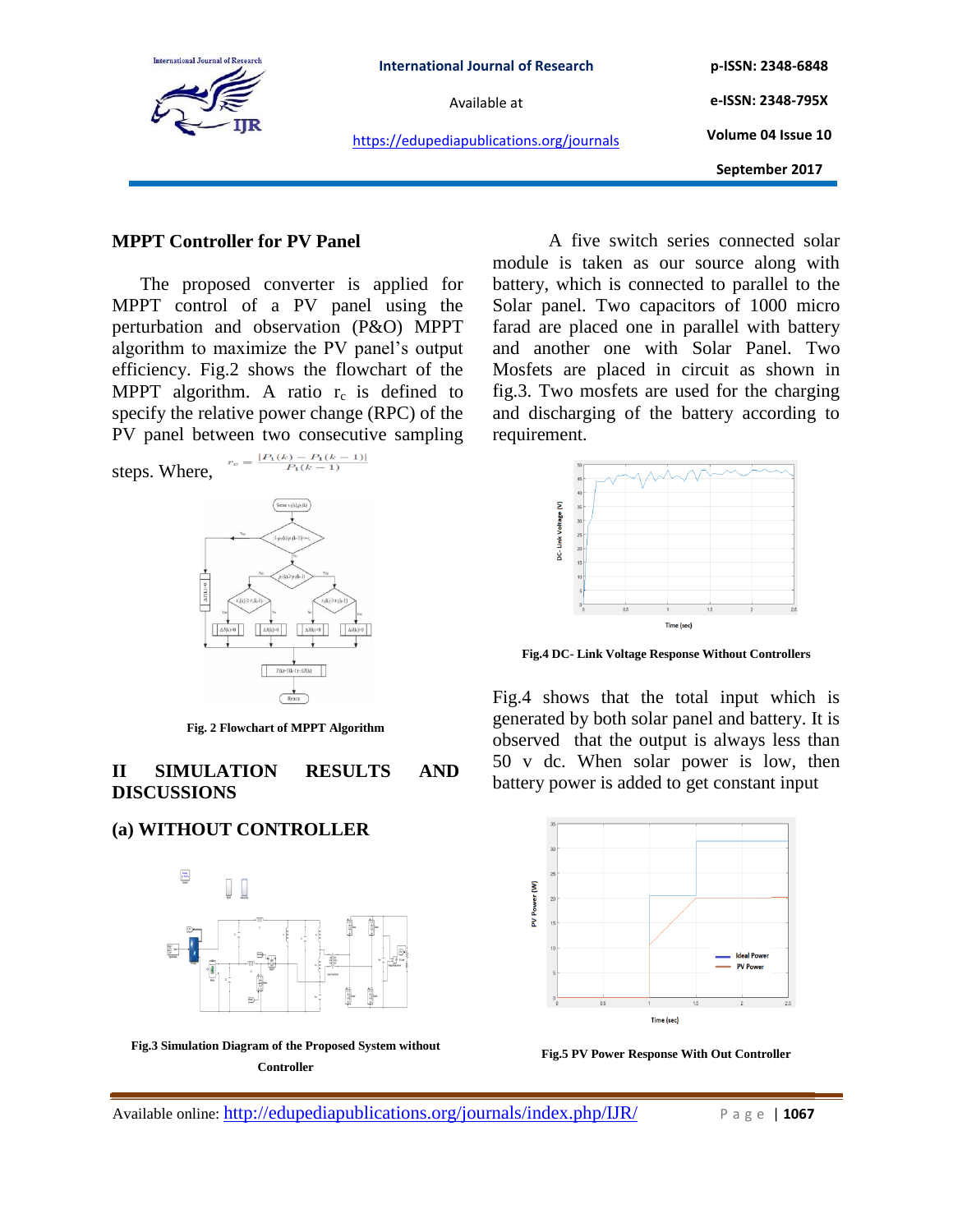

**p-ISSN: 2348-6848**

**e-ISSN: 2348-795X Volume 04 Issue 10**

https://edupediapublications.org/journals

**September 2017**

During initial condition the solar radiation is zero and there is no power generated by the PV Panel as shown in Fig.5. At t=1s the generated solar power is 11W which is less than the load demand of  $25W$ . From t=1s to t=1.5 s the power raises to 20W. At t=1.5 s it is maintained as constant value i.e., 20W which is less than the load demand of 25W.

# **VIII. PROPOSED CONVERTER WITH MPPT CONTROLLER**



#### **Fig.6 Simulation Diagram of the Proposed System**

A five switch series connected solar module is taken as our source along with battery, which is connected to parallel to the Solar panel. Two capacitors of 1000 micro farad are placed one in parallel with battery and another one with Solar Panel. Three Mosfets are placed in circuit as shown in Fig.6. One mosfet is used for MPPT control of solar power and other two are used for the charging and discharging of the battery according to requirement.





Charging and discharging of the battery is shown in Fig.7. A constant value of 50V is taken as referral value for comparison of DC voltage from input. If the generated solar power is more than the required load value than the battery is charged and when the generated solar power is less than required load value then the battery is discharged along with the solar power.



**Fig.8 Measurements Block of the Circuit Diagram**

Fig.8 shows that the measurements block which is used to measure the dc- link voltage and power for the corresponding solar irradiance.

Available online: http://edupediapublications.org/journals/index.php/IJR/ P a g e | **1068**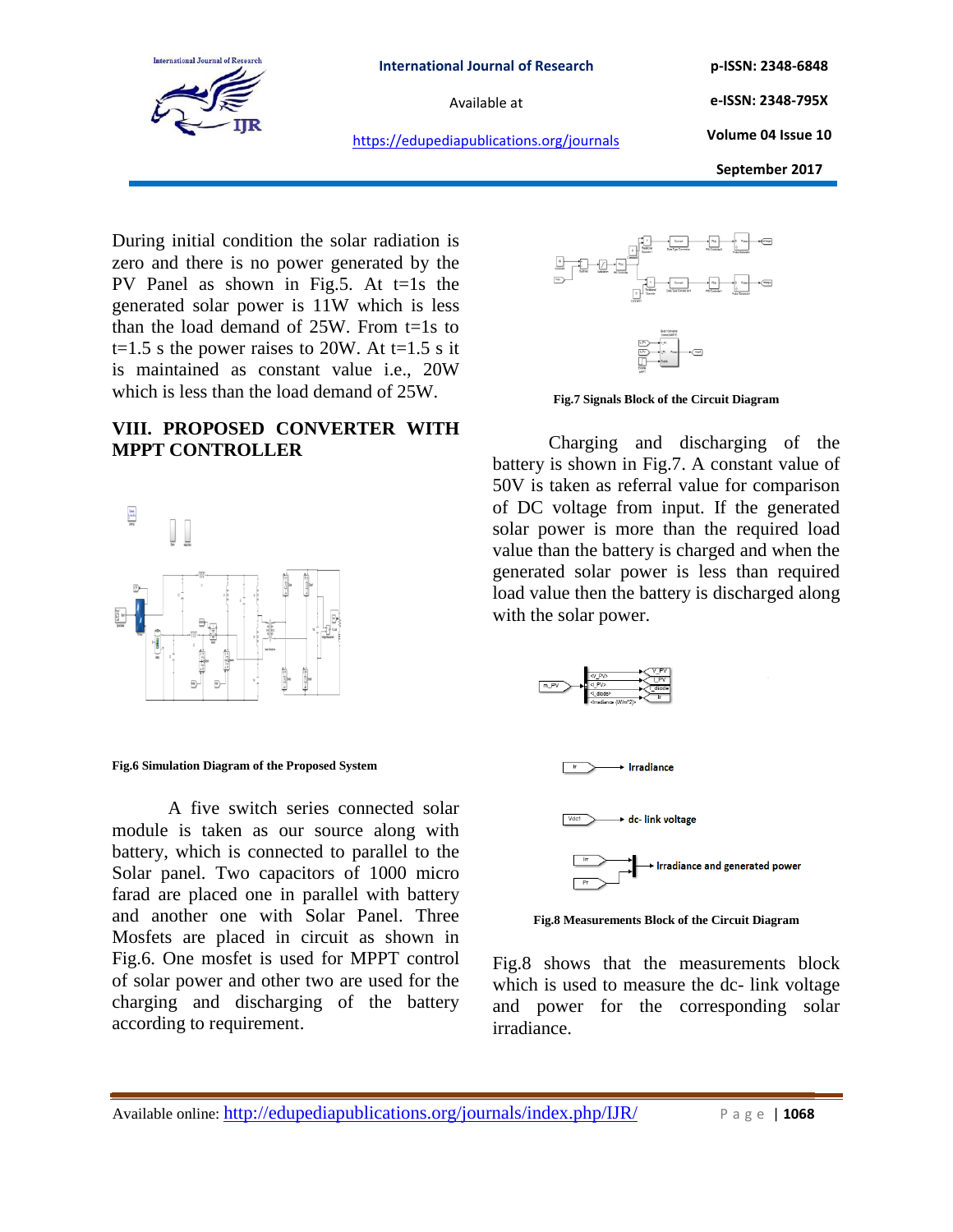

https://edupediapublications.org/journals

**p-ISSN: 2348-6848 e-ISSN: 2348-795X**

**Volume 04 Issue 10**

**September 2017**



**Fig.9 Profile of Solar Radiation**

To test the dynamic characteristic of the controllers, the solar radiation is step changed to examine the responses of the dc link voltage and output power of the PV panel. Fig 9 shows that the profile of solar irradiance. From  $t=0s$  to  $t=1s$  the solar irradiance is zero. and from  $t=1s$  tot= 1.5s the irradiance is 400  $W/m<sup>2</sup>$  and from t=1.5 s to t=2.5 s the solar irradiance is  $600$ W/m<sup>2</sup>.



**Fig.10 DC-Link Voltage Response**

Fig 9. shows that the initial solar radiation is zero and all of the power is supplied by discharging the battery. This indicates that the converter works in scenario 1. Fig 10.shows that the dc- link voltage quickly reaches to its reference value of 50V and maintained at constant.



**Fig.11 PV Power Response** 

Fig.9 shows that the initial solar radiation is zero and there is no power generated by the PV panel, as shown in Fig.11. This indicates that the converter works in Scenario 1 and all of the power is supplied by discharging the battery. Scenario 1 does not terminate until the solar radiation changes from zero to 400 W/m2 at the first second. After that, the maximum power generated by the PV panel is 20 W, which is less than the load demand of 25 W. Thus, the battery still works in the discharge mode to provide the deficient power required by the load, and the variation of the dc-link voltage is negligible during the transition. From  $t=1s$  to  $t=1.5$  s, the converter works in Scenario 2. The PV panel generates the maximum power, as indicated in Fig.7. At  $t= 1.5$  s, the solar radiation is changed from 400 W/m<sup>2</sup> to 600 W/m<sup>2</sup>, which corresponds to 32-W maximum power. Then, the battery stops discharging and starts to absorb the surplus power generated by the PV panel.

## **IX. CONCLUSION**

This paper has proposed a new isolated three-port bidirectional dc–dc converter, which uses the minimum number of switches. The proposed converter has been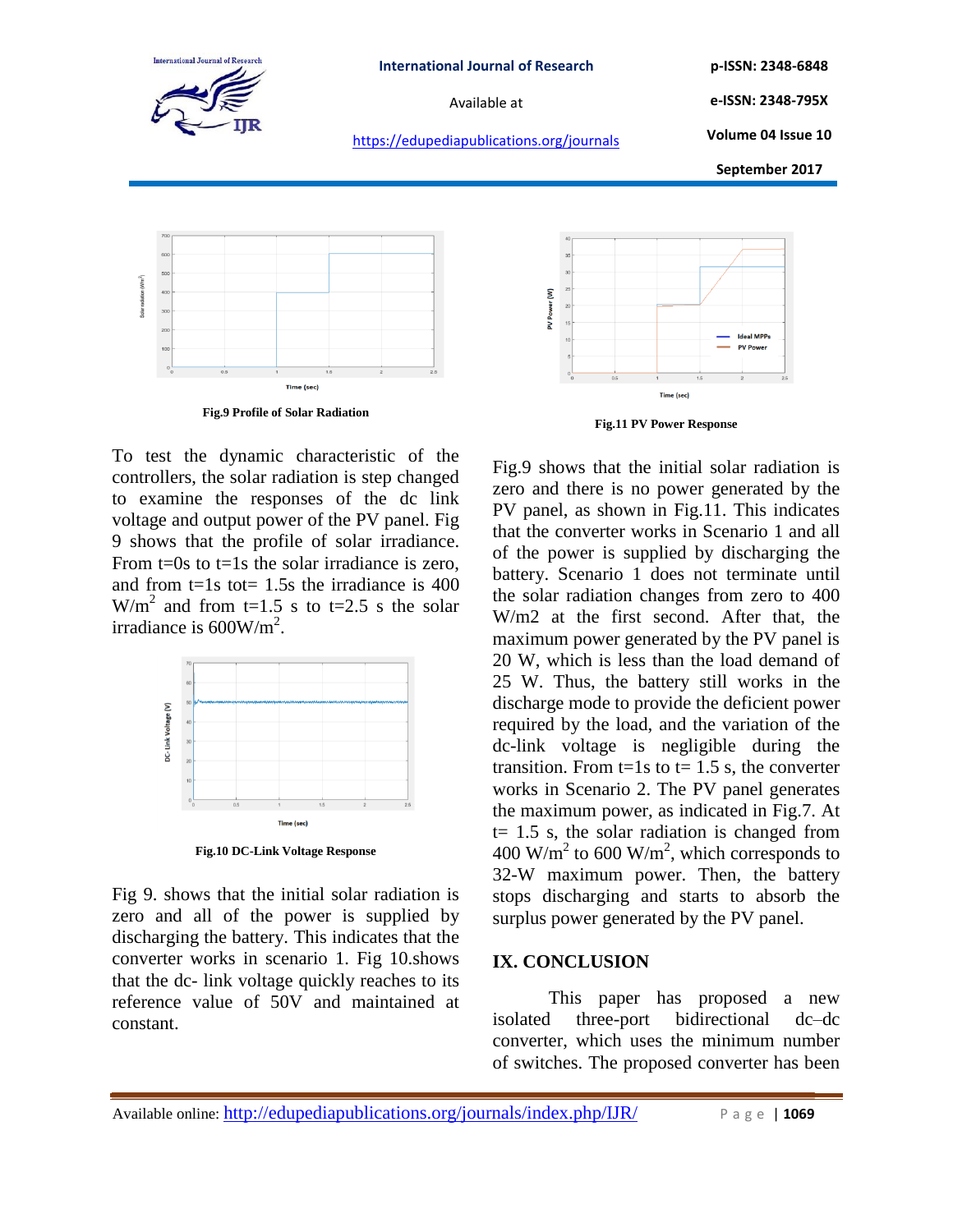

**e-ISSN: 2348-795X Volume 04 Issue 10**

https://edupediapublications.org/journals

used for simultaneous power management of multiple energy sources, i.e., a PV panel and a battery, in this paper. Simulation results have shown that the converter is not only capable of MPPT for the PV panel when there is solar radiation but also can control the charge/discharge of the battery to maintain the dc-link voltage at a constant value.

### **RESULTS:**

|         | <b>WITH MPPT</b> | <b>WITHOUT</b>  |
|---------|------------------|-----------------|
|         | <b>CONTROLL</b>  | <b>MPPT</b>     |
|         | ER               | <b>CONTROLL</b> |
|         |                  | ER              |
| DC-Link | 50               | 45              |
| Voltage |                  |                 |
|         |                  |                 |
| Power   | 32               | 20              |
|         |                  |                 |

# **REFERENCES**

- [1] Jianwu zeng and Liyan Qu, 'An isolated three-port bidirectional DC-DC converter for photo voltaic systems with energy storage' IEEE Trans. Power Electron.
- [2] C. Onwuchekwa and A. Kwasinski, "A modified-time-sharing switching technique for multiple-input DC-DC converters,‖ IEEE Trans. Power Electron., vol. 27, no. 11, pp. 4492– 4502, Nov. 2012.
- $[3]$  A. Khaligh, J. Cao, and Y. Lee, "A multiple-input DC-DC converter topology,‖ IEEE Trans. Power Electron., vol. 24, no. 4, pp. 862–868, Mar. 2009.
- [4] J. Lee, B. Min, D. Yoo, R. Kim, and J. Yoo, "A new topology for PV DC/DC converter with high efficiency under wide load range," in Proc. Eur. Conf. Power Electron. Appl., Sep. 2007, pp. 1–6.
- [5] C. Lohmeier, J. Zeng, W. Qiao, L. Qu, and J. Hudgins, "A currentsensorless MPPT quasi-double-boost converter for PV systems," in Proc. IEEE Energy Convers. Congr. Expo., Sep. 2011, pp. 1069–1075.
- [6] K. Sayed, M. Abdel-Salam, A. Ahmed, and M. Ahmed, "New high voltage gain dual-boost DC-DC converter for photovoltaic power system," Elect. Power Compon. Syst., vol. 40, no. 7, pp. 711–728, Apr. 2012.
- [7] Y. Chen, Y. Liu, and F. Wu, "Multi-input DC/DC converter based on the multi winding transformer for renewable energy applications," IEEE Trans. Ind. Appl., vol. 38, no. 4, pp. 1096–1104, Jul./Aug. 2002.
- [8] Y. Jang and M. Jovanovic, "Isolated boost" converter," IEEE Trans. Power Electron., vol. 22, no. 4, pp. 1514– 1521, Jul. 2007.
- [9] E. Yang, Y. Jiang, G. Hua, and F. Lee, "Isolated boost circuit for power factor correction," in Proc. IEEE Appl. Power Electron. Conf. Expo., Mar. 1993, pp. 196–203.
- [10] Y. Lembeye, V. Bang, G. Lefevre, and J. Ferrieux, "Novel half-bridge inductive DC-DC isolated converters for fuel cell applications,‖ IEEE Trans. Energy Convers., vol. 24, no. 1, pp. 203–210, Mar. 2009.

Available online: http://edupediapublications.org/journals/index.php/IJR/ P a g e | 1070